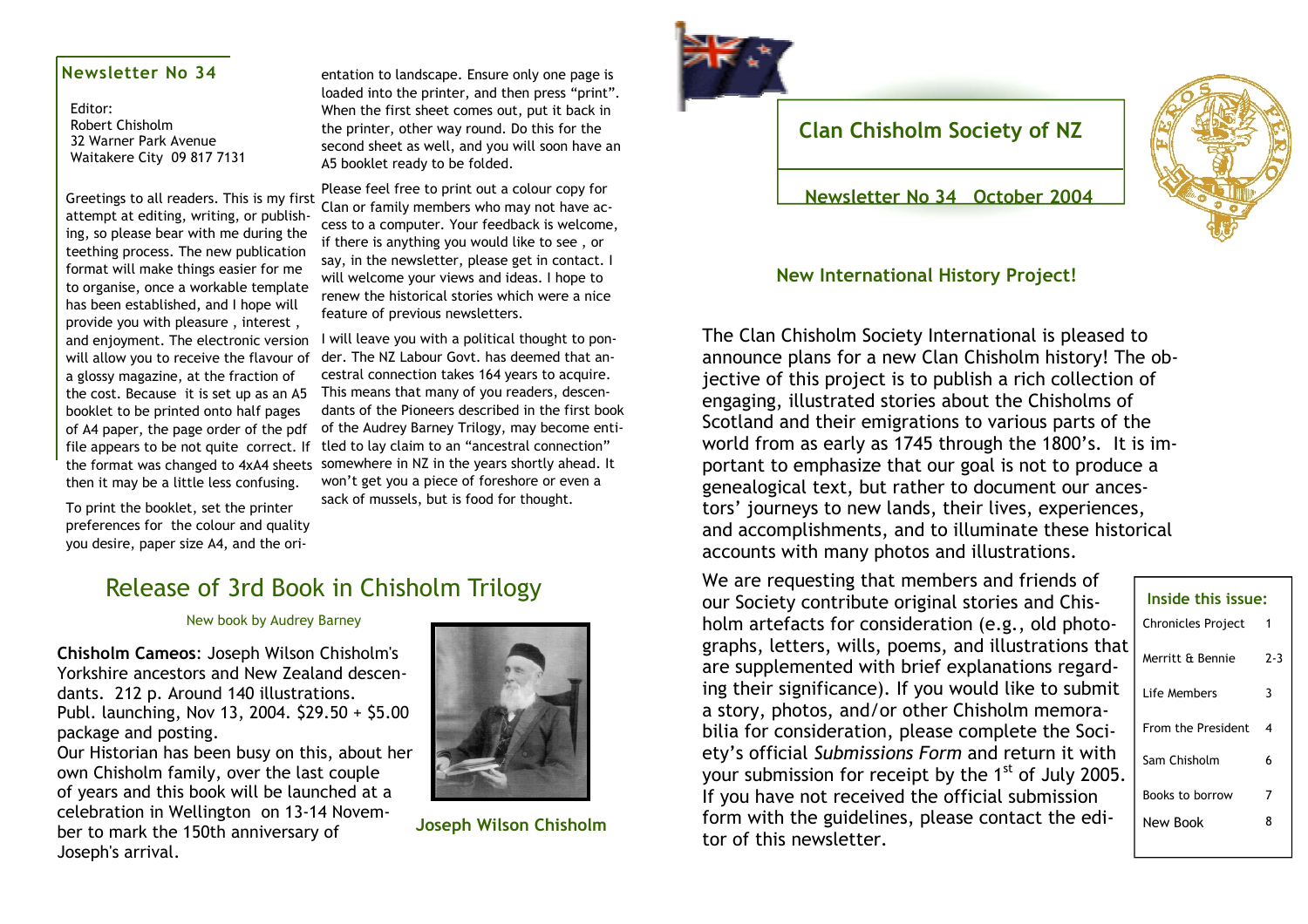### Executive Officers 2004

President: John Ross 8 York Place, Palmerston North (06) 357 4614.

email: j.c.ross@massey.ac.nz

Secretary/Treasurer, Barry Chisholm,

Palmerston North :chis@paradise.net.nz

Committee:

Marjory Fox, Palmerston North :mmp@inspire.net.nz Lorna Ryder, Dunedin : dlryder@actrix.co.nz

Rhonda Hansen Dunedin: rhanson@xtra.co.nz

Genealogist/Historian: Audrey Barney

#### dabarney@ihug.co.nz

#### Delegate to international Council:

Fay Chisholm, Gisborne. mj.fd.chisholm@xtra.co.nz



 **Tartan Girls 10th AGM Fay Bennie Audrey Yvonne** 

per head.

**2005 AGM:** 

To be held at Manchester Unity Lodge hall, 6 Brake St, Upper Riccarton. Christchurch, on April 23rd, 2005. Evening meal at Riccarton Buffet Restaurant and Bar, at approximately \$22

Mr and Mrs President(International) Orewa 2004



### Books: **From our ARCHIVES at 10 Settlers Grove, Orewa.**

Members can borrow books from the Archives for the cost

**Barney, Audrey J.** Jim Chisholm: blacksmith, gum digger, soldier, orchardist and poet. 2002. 80 p. *(One incredible New Zealand pioneer – and he was blind)*

**Chisholm, Alex H.** The incredible year. A naturalist sees Europe in "Adolf Hitler Weather". 1944. 245 p. Travel adventures pre-war by a well known Australian naturalist)

**Chisholm Duncan and Don Young.** Just a no count poacher. 2001. 183 p.

Those piscatorial policemen. 1997. 187 p.(*By one of ours – light-hearted adventure novels, based on experiences as a Fisheries officer, in years prior to Political Correctness and Foreshore Ownership disputes)*

**Chown, Carolyn, comp.** The Clan Chisholm in Australia, 1790 – 1990. 1988. 278 p.

 **Dunlop, Jean** The Clan Chisholm. 2d ed. 1993. 40p.

(*A short history of the clan by the Clan's historian—also available for sale)*

**Fraser, Donald** Guisachan: a history. 2d ed 1998. 32p.

*(It is thought that this is where John Chisholm first worked after he left Corrynachulan and before he and his wife went to live at Alltbeath*.

**McKenzie, Alexander** History of the Chisholms. 1890. *(The classic)*

of the return postage.

**Prebble, John** The Highland Clearances. 1974. 336 p.(*Considered by some to be the answer – by others??)* 

**Quigley, Hugh** The Highlands of Scotland. 3d ed. 1944 Travel guide to the north with lots of good black and white photos.

**Robson, Michael** Surnames and clansmen**:** Border family history in earlier days. 1998 200 p. *(Rich in early Chisholm materials from the Borders)* 

**Withers, Charles W. J.** Gaelic Scotland: the transformation of a culture region. 1988. 464 p. *(A serious look at the clash between the Highlands and the Lowlands and attempts over centuries to "anglicize" the Highlands.)*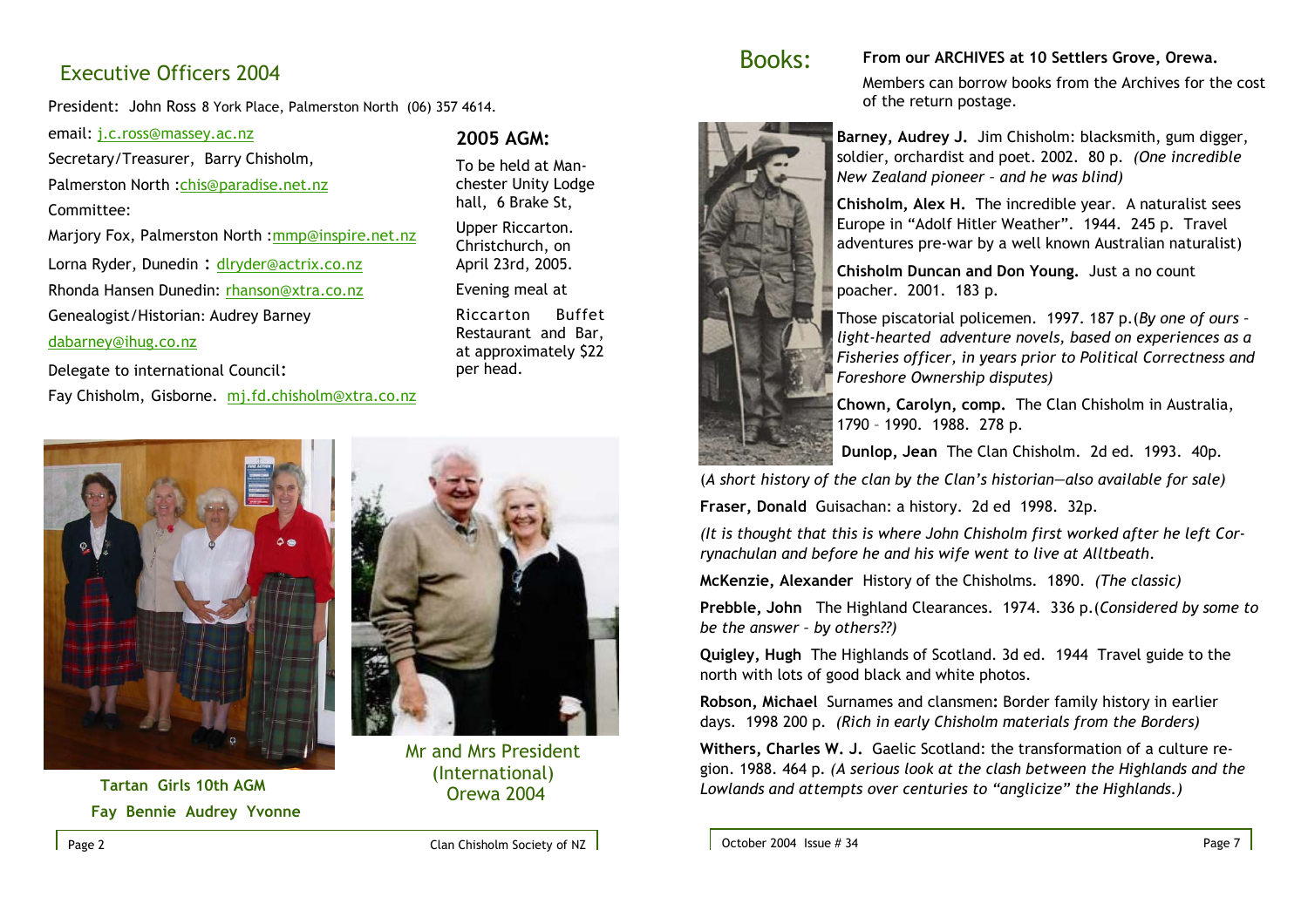# **Expatriate Chisholms:**

In the same way as our Chisholms left the old world to gain a better life and usually become successful pioneers in New Zealand, New Zealand born Chisholms have left New Zealand and made their mark in other parts of the world. We would like to run a series on some of these Chisholms. **Is there someone in your family you could write about for us?** Here is a starter, contributed by Audrey. Not one of her direct family, but certainly one from her "Pioneer Chisholm" families.

**Samuel Chisholm** is one New Zealand born expatriate Chisholm who has this month had publicity in the "New Zealand Herald" and has had many articles in the Australian press and the Internet as he announced he was re-joining Kerry Packer and Channel 9, after being with his rival Rupert Murdoch all through the 1990s. A few years ago he made big news as being the highest paid person in the British television industry when he was Head Executive in the Murdoch station, BSkyB in London, earning £3.8 million a year. A period of ill health followed, during which he was a non executive director of Tottenham Hotspurs F.C., before returning to Australia and successfully surviving a double lung transplant.This month he has joined up with Kerry Packer in Sydney. He also played a major role in the Rugby War which developed after the 1995 World Cup.

In Australia, most reports do acknowledge Sam as being New Zealand born -- but where does he fit in in our New Zealand Chisholms? Well, Samuel Hewlings Chisholm is the great-great grandson of Robert Chisholm who arrived in Auckland in 1854, and bought large blocks of land on the Whau, now known as Avondale. Sam was born at the beginning of World War II in Auckland, the middle boy in the family of Robert Hewlings and Nancye Cotter Chisholm. Although his father died when he was nine, the family still managed to send his three boys to Kings College as day boys to finish their secondary schooling. He married Rhonda Anne Pearce on 7 Dec 1967 in New Zealand, but their only daughter Caroline was born in Sydney, where Sam has been domiciled, except for his period in London, since the early sixties.

**Please write to the editor if you have a story or family member of interest.** This can be past, present, or perhaps future, and doesn't need to be about someone rich and famous.

Life Membership bestowed on Fay and Audrey at 10th AGM



*Audrey Barney and Fay Chisholm receive Life membership certificates, Brian Chisholm at left and Lorna Ryder to right* 

In recognition of 10 years' dedicated service to Clan New Zealand Society, Founder members Fay and Audrey were elected as Life Members to the Society. Thank you and Congratulations .

# **THE PRESIDENT GOES DOWN UNDER:**

New Article on Clan Chisholm website gives a colourful and detailed account of Merritt and Bennie's visit to Australia and NZ, well worth the read.

*"On Tuesday, April 13th, Lorna and David Ryder take us on a tour of Dunedin, a* 

*city settled in 1848 by Scots. It was to follow the grid of Edinburgh except the planners knew nothing of Dunedin's high hills. It has the steepest street in the world. Scots' love of learning inspired them to start the first university in New Zealand. Dunedin is often called "Scarfie" because….* 

Read more at **www.ClanChisholmSociety.org**